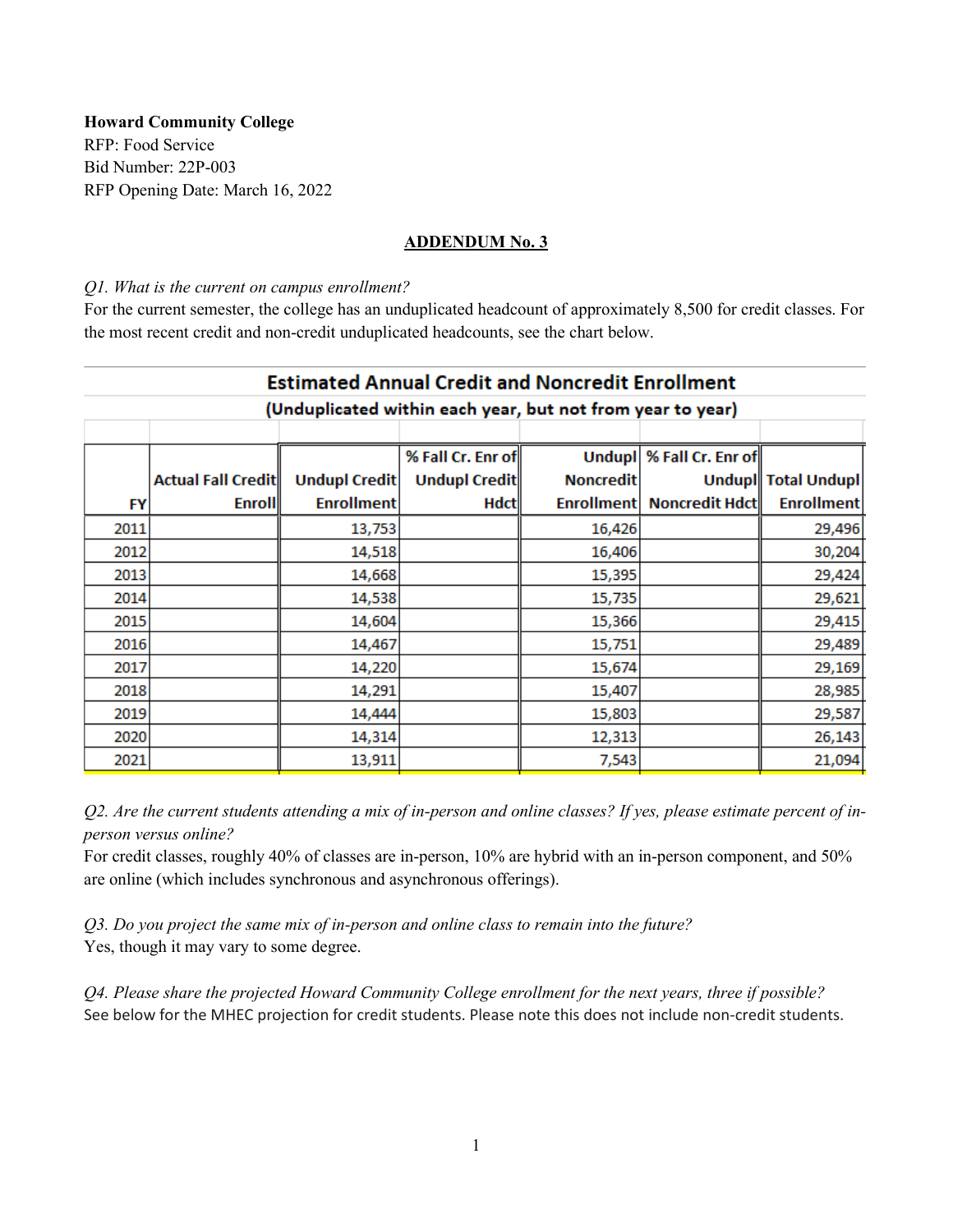### **MHEC Projection for Credit Students.**

|                        | Fall22<br><b>FY23</b><br>Proj | Fall23<br><b>FY24</b><br>Proj | Fall24<br><b>FY25</b><br>Proj |
|------------------------|-------------------------------|-------------------------------|-------------------------------|
| Full-time              | 4,051                         | 4,087                         | 4,127                         |
| Part-time              | 6,940                         | 7,030                         | 7,071                         |
| <b>Total Headcount</b> | 10,991                        | 11,117                        | 11,198                        |

*Q5. The workbook has a set number of weeks per academic year and summer session, can you confirm that the number of weeks is correct on the hourly staff tab.* Please see Q7 in Addendum #2.

# *Q6. Can the university confirm that a signed original is not required and that a digitally signed form is acceptable?*

A signed physical proposal is not required. Digitally signed forms are acceptable.

## *Q7. How long is the contract with the Pizza and Sushi vendors?*

The pizza and sushi vendors subcontract directly with the incumbent food service provider. The College is not party to the contracts.

## *Q8. Can we get full menu pricing including all catering with portion sizes from the current vendor?* The College is unable to provide this. It is expected that each respondent will determine portions and pricing

based on their understanding of the market.

# *Q9. Is there currently a student meal card program?*

No, as a community college with no residential component, the college does not have meal plans for students and there are no plans to implement such a plan.

# *Q10. What's the current vendor's check average?*

The College was unable to obtain this information. It is expected that each respondent will extrapolate the estimated average check based on their understanding of the college's demographics and the market.

# *Q11. Can the current vendor provide a customer count by the hour and per day?*

See chart on the next page for combined customer counts for the month of February for the café and Starbucks combined.